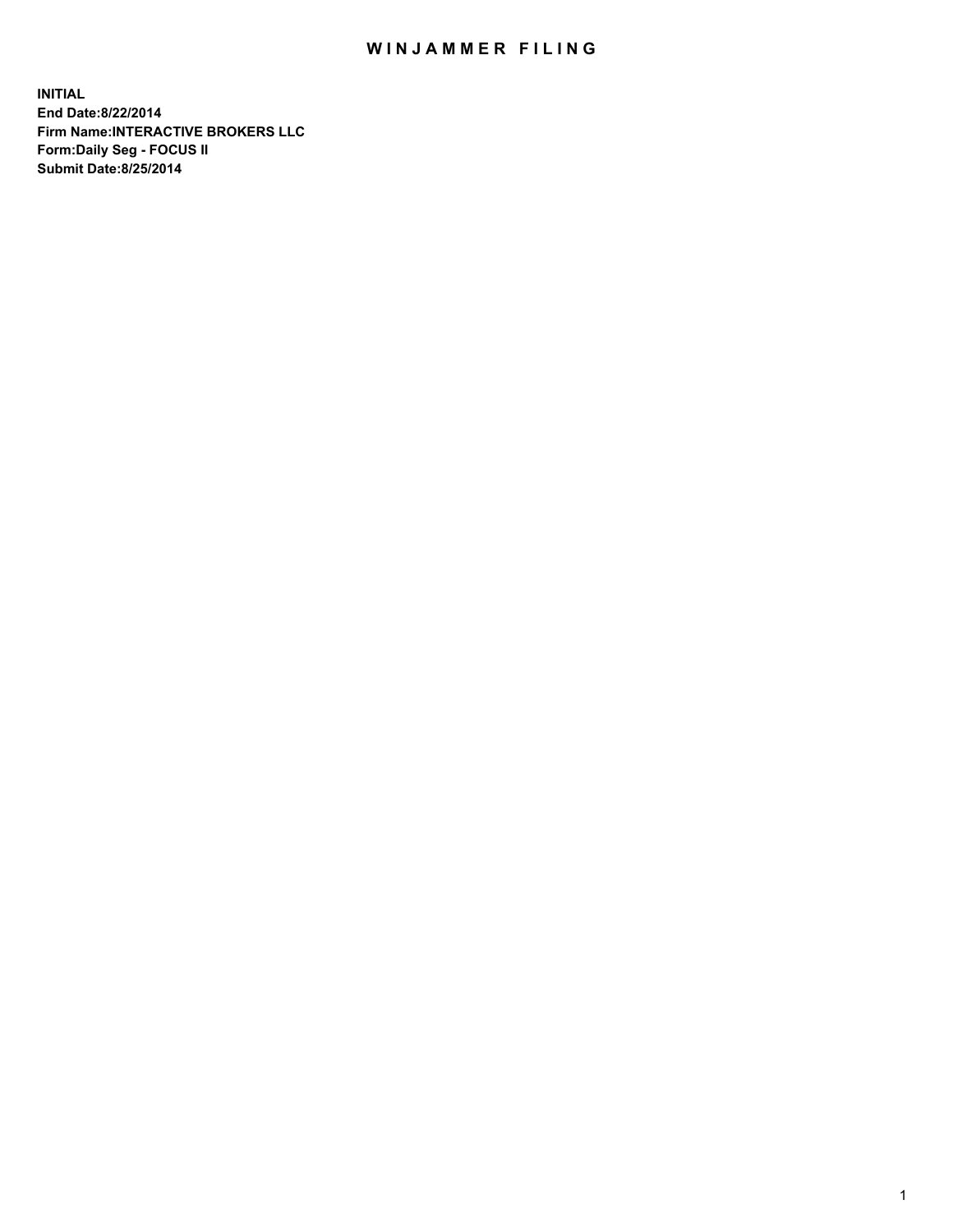## **INITIAL End Date:8/22/2014 Firm Name:INTERACTIVE BROKERS LLC Form:Daily Seg - FOCUS II Submit Date:8/25/2014 Daily Segregation - Cover Page**

| Name of Company<br><b>Contact Name</b><br><b>Contact Phone Number</b><br><b>Contact Email Address</b>    | <b>INTERACTIVE BROKERS LLC</b><br><b>Michael Ellman</b><br>203-422-8926<br>mellman@interactivebrokers.co<br>$m$ |
|----------------------------------------------------------------------------------------------------------|-----------------------------------------------------------------------------------------------------------------|
| FCM's Customer Segregated Funds Residual Interest Target (choose one):<br>a. Minimum dollar amount: ; or | $\overline{\mathbf{0}}$                                                                                         |
| b. Minimum percentage of customer segregated funds required:% ; or                                       | 0                                                                                                               |
| c. Dollar amount range between: and; or                                                                  | 155,000,000 245,000,000                                                                                         |
| d. Percentage range of customer segregated funds required between:% and%.                                | 0 <sub>0</sub>                                                                                                  |
| FCM's Customer Secured Amount Funds Residual Interest Target (choose one):                               |                                                                                                                 |
| a. Minimum dollar amount: ; or                                                                           | $\overline{\mathbf{0}}$                                                                                         |
| b. Minimum percentage of customer secured funds required:% ; or                                          | 0                                                                                                               |
| c. Dollar amount range between: and; or                                                                  | 80,000,000 120,000,000                                                                                          |
| d. Percentage range of customer secured funds required between:% and%.                                   | 0 <sub>0</sub>                                                                                                  |
| FCM's Cleared Swaps Customer Collateral Residual Interest Target (choose one):                           |                                                                                                                 |
| a. Minimum dollar amount: ; or                                                                           | $\overline{\mathbf{0}}$                                                                                         |
| b. Minimum percentage of cleared swaps customer collateral required:% ; or                               | $\overline{\mathbf{0}}$                                                                                         |
| c. Dollar amount range between: and; or                                                                  | 0 <sub>0</sub>                                                                                                  |
| d. Percentage range of cleared swaps customer collateral required between:% and%.                        | 0 <sub>0</sub>                                                                                                  |
| Current ANC:on                                                                                           | 2,426,058,949 22-AUG-2014                                                                                       |
| <b>Broker Dealer Minimum</b>                                                                             | 345,277,029                                                                                                     |
| Debit/Deficit - CustomersCurrent AmountGross Amount                                                      |                                                                                                                 |
| Domestic Debit/Deficit                                                                                   | 3,054,527                                                                                                       |
| Foreign Debit/Deficit                                                                                    | 2,438,480 0                                                                                                     |
| Debit/Deficit - Non CustomersCurrent AmountGross Amount                                                  |                                                                                                                 |
| Domestic Debit/Deficit                                                                                   | 0 <sub>0</sub>                                                                                                  |
| Foreign Debit/Deficit<br>Proprietary Profit/Loss                                                         | 0 <sub>0</sub>                                                                                                  |
| Domestic Profit/Loss                                                                                     |                                                                                                                 |
| Foreign Profit/Loss                                                                                      | $\overline{\mathbf{0}}$<br>$\underline{\mathbf{0}}$                                                             |
| Proprietary Open Trade Equity                                                                            |                                                                                                                 |
| Domestic OTE                                                                                             | <u>0</u>                                                                                                        |
| Foreign OTE                                                                                              | <u>0</u>                                                                                                        |
| <b>SPAN</b>                                                                                              |                                                                                                                 |
| <b>Customer SPAN Calculation</b>                                                                         | 1,124,491,688                                                                                                   |
| Non-Customer SPAN Calcualation                                                                           | 14,772,481                                                                                                      |
| Proprietary Capital Charges                                                                              | <u>0</u>                                                                                                        |
| Minimum Dollar Amount Requirement                                                                        | 20,000,000 [7465]                                                                                               |
| Other NFA Dollar Amount Requirement                                                                      | 21,467,788 [7475]                                                                                               |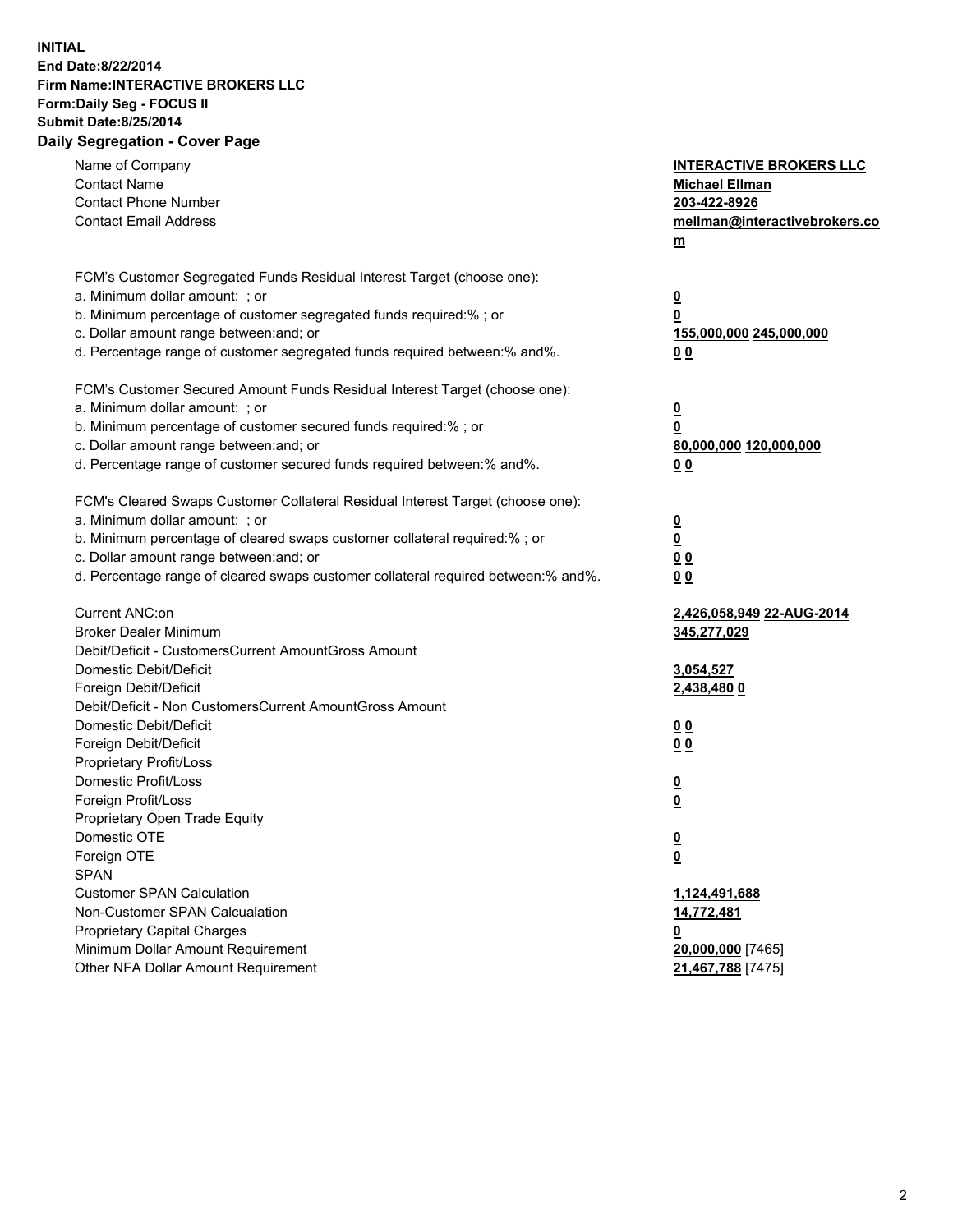## **INITIAL End Date:8/22/2014 Firm Name:INTERACTIVE BROKERS LLC Form:Daily Seg - FOCUS II Submit Date:8/25/2014 Daily Segregation - Secured Amounts**

|     | Daily Ocglegation - Occarea Anioants                                                                       |                                   |
|-----|------------------------------------------------------------------------------------------------------------|-----------------------------------|
|     | Foreign Futures and Foreign Options Secured Amounts                                                        |                                   |
|     | Amount required to be set aside pursuant to law, rule or regulation of a foreign                           | $0$ [7305]                        |
|     | government or a rule of a self-regulatory organization authorized thereunder                               |                                   |
| 1.  | Net ledger balance - Foreign Futures and Foreign Option Trading - All Customers                            |                                   |
|     | A. Cash                                                                                                    | 320,502,147 [7315]                |
|     | B. Securities (at market)                                                                                  | $0$ [7317]                        |
| 2.  | Net unrealized profit (loss) in open futures contracts traded on a foreign board of trade                  | -2,462,198 <sup>[7325]</sup>      |
| 3.  | Exchange traded options                                                                                    |                                   |
|     | a. Market value of open option contracts purchased on a foreign board of trade                             | 62,240 [7335]                     |
|     | b. Market value of open contracts granted (sold) on a foreign board of trade                               | -121,229 [7337]                   |
| 4.  | Net equity (deficit) (add lines 1.2. and 3.)                                                               | 317,980,960 [7345]                |
| 5.  | Account liquidating to a deficit and account with a debit balances - gross amount                          | 2,438,480 [7351]                  |
|     | Less: amount offset by customer owned securities                                                           | 0 [7352] 2,438,480 [7354]         |
| 6.  | Amount required to be set aside as the secured amount - Net Liquidating Equity                             | 320,419,440 [7355]                |
|     | Method (add lines 4 and 5)                                                                                 |                                   |
| 7.  | Greater of amount required to be set aside pursuant to foreign jurisdiction (above) or line                | 320,419,440 [7360]                |
|     | 6.                                                                                                         |                                   |
|     | FUNDS DEPOSITED IN SEPARATE REGULATION 30.7 ACCOUNTS                                                       |                                   |
| 1.  | Cash in banks                                                                                              |                                   |
|     | A. Banks located in the United States                                                                      | 352,098,383 [7500]                |
|     | B. Other banks qualified under Regulation 30.7                                                             | 0 [7520] 352,098,383 [7530]       |
| 2.  | Securities                                                                                                 |                                   |
|     | A. In safekeeping with banks located in the United States                                                  | $0$ [7540]                        |
|     | B. In safekeeping with other banks qualified under Regulation 30.7                                         | 0 [7560] 0 [7570]                 |
| 3.  | Equities with registered futures commission merchants                                                      |                                   |
|     | A. Cash                                                                                                    | $0$ [7580]                        |
|     | <b>B.</b> Securities                                                                                       | $0$ [7590]                        |
|     | C. Unrealized gain (loss) on open futures contracts                                                        | $0$ [7600]                        |
|     | D. Value of long option contracts                                                                          | $0$ [7610]                        |
|     | E. Value of short option contracts                                                                         | 0 [7615] 0 [7620]                 |
| 4.  | Amounts held by clearing organizations of foreign boards of trade                                          |                                   |
|     | A. Cash                                                                                                    | $0$ [7640]                        |
|     | <b>B.</b> Securities                                                                                       | $0$ [7650]                        |
|     | C. Amount due to (from) clearing organization - daily variation                                            | $0$ [7660]                        |
|     | D. Value of long option contracts                                                                          | $0$ [7670]                        |
|     | E. Value of short option contracts                                                                         | 0 [7675] 0 [7680]                 |
| 5.  | Amounts held by members of foreign boards of trade                                                         |                                   |
|     | A. Cash                                                                                                    | 83,905,078 [7700]                 |
|     | <b>B.</b> Securities                                                                                       | $0$ [7710]                        |
|     | C. Unrealized gain (loss) on open futures contracts                                                        | -2,520,872 <sup>[7720]</sup>      |
|     | D. Value of long option contracts                                                                          | 62,238 [7730]                     |
|     | E. Value of short option contracts                                                                         | -121,224 [7735] 81,325,220 [7740] |
| 6.  | Amounts with other depositories designated by a foreign board of trade                                     | 0 [7760]                          |
| 7.  | Segregated funds on hand                                                                                   | $0$ [7765]                        |
| 8.  | Total funds in separate section 30.7 accounts                                                              | 433,423,603 [7770]                |
| 9.  | Excess (deficiency) Set Aside for Secured Amount (subtract line 7 Secured Statement<br>Page 1 from Line 8) | 113,004,163 [7380]                |
| 10. | Management Target Amount for Excess funds in separate section 30.7 accounts                                | 80,000,000 [7780]                 |
| 11. | Excess (deficiency) funds in separate 30.7 accounts over (under) Management Target                         | 33,004,163 [7785]                 |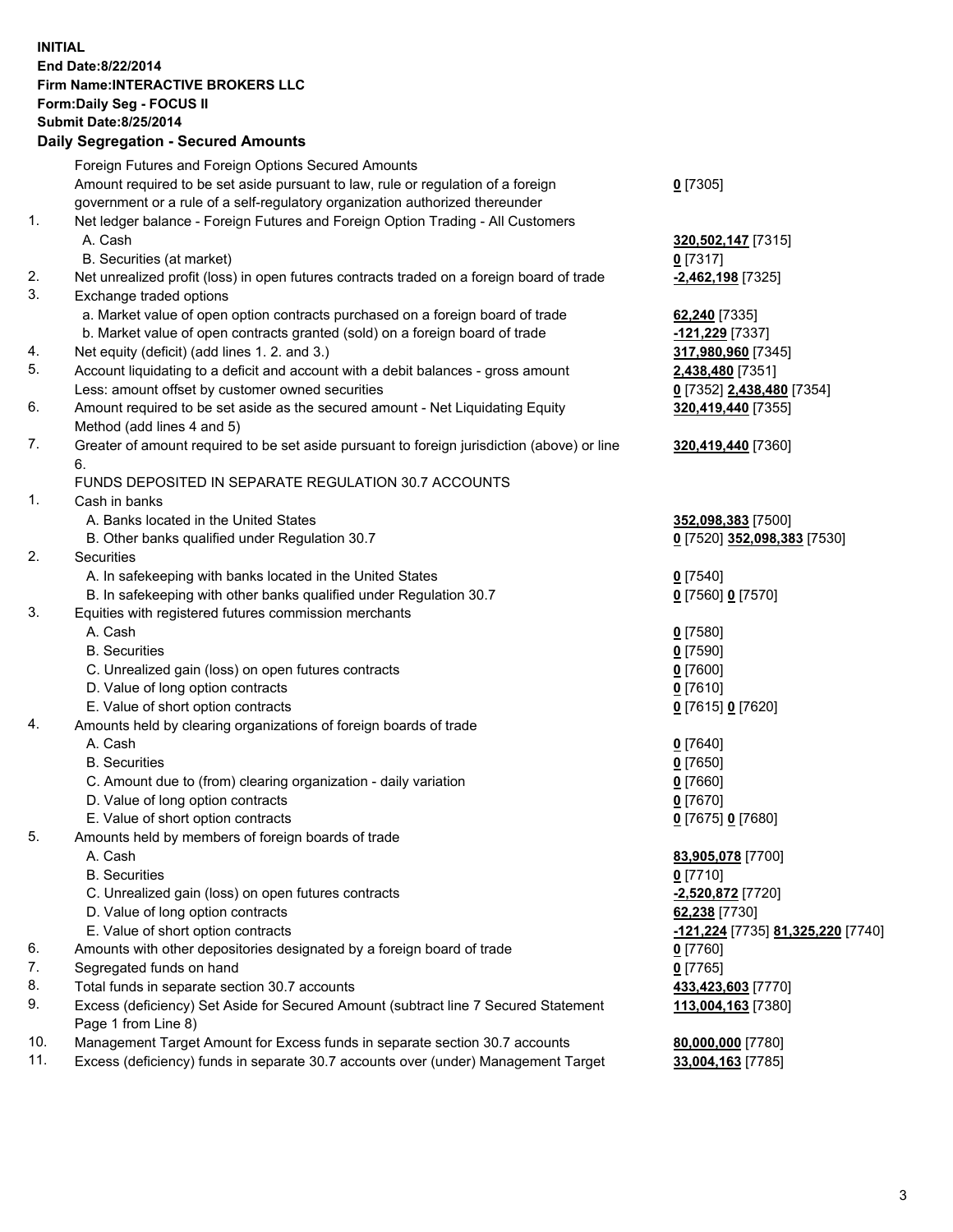**INITIAL End Date:8/22/2014 Firm Name:INTERACTIVE BROKERS LLC Form:Daily Seg - FOCUS II Submit Date:8/25/2014 Daily Segregation - Segregation Statement** SEGREGATION REQUIREMENTS(Section 4d(2) of the CEAct) 1. Net ledger balance A. Cash **2,408,402,667** [7010] B. Securities (at market) **0** [7020] 2. Net unrealized profit (loss) in open futures contracts traded on a contract market **-90,620,175** [7030] 3. Exchange traded options A. Add market value of open option contracts purchased on a contract market **78,179,091** [7032] B. Deduct market value of open option contracts granted (sold) on a contract market **-152,070,742** [7033] 4. Net equity (deficit) (add lines 1, 2 and 3) **2,243,890,841** [7040] 5. Accounts liquidating to a deficit and accounts with debit balances - gross amount **3,054,527** [7045] Less: amount offset by customer securities **0** [7047] **3,054,527** [7050] 6. Amount required to be segregated (add lines 4 and 5) **2,246,945,368** [7060] FUNDS IN SEGREGATED ACCOUNTS 7. Deposited in segregated funds bank accounts A. Cash **395,937,838** [7070] B. Securities representing investments of customers' funds (at market) **1,083,250,449** [7080] C. Securities held for particular customers or option customers in lieu of cash (at market) **0** [7090] 8. Margins on deposit with derivatives clearing organizations of contract markets A. Cash **10,200,133** [7100] B. Securities representing investments of customers' funds (at market) **82,514,442** [7110] C. Securities held for particular customers or option customers in lieu of cash (at market) **0** [7120] 9. Net settlement from (to) derivatives clearing organizations of contract markets **-361,339** [7130] 10. Exchange traded options A. Value of open long option contracts **1,698,258** [7132] B. Value of open short option contracts **and the set of open short option contracts -2,809,343** [7133] 11. Net equities with other FCMs A. Net liquidating equity **-42,060,227** [7140] B. Securities representing investments of customers' funds (at market) **914,860,317** [7160] C. Securities held for particular customers or option customers in lieu of cash (at market) **0** [7170] 12. Segregated funds on hand **0** [7150] 13. Total amount in segregation (add lines 7 through 12) **2,443,230,528** [7180] 14. Excess (deficiency) funds in segregation (subtract line 6 from line 13) **196,285,160** [7190] 15. Management Target Amount for Excess funds in segregation **155,000,000** [7194]

16. Excess (deficiency) funds in segregation over (under) Management Target Amount Excess

**41,285,160** [7198]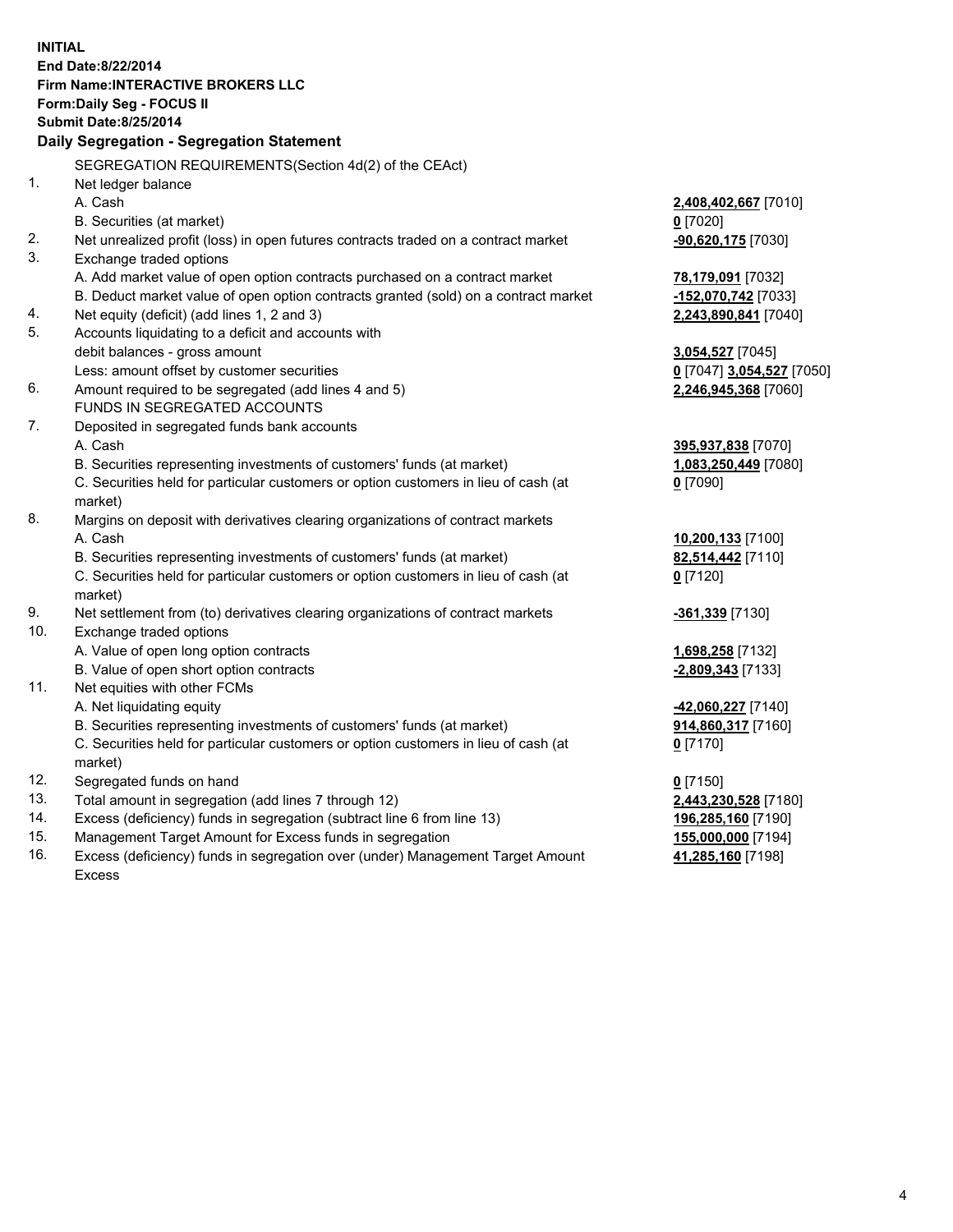## **INITIAL End Date:8/22/2014 Firm Name:INTERACTIVE BROKERS LLC Form:Daily Seg - FOCUS II Submit Date:8/25/2014 Daily Segregation - Supplemental**

| $\blacksquare$           | Total gross margin deficiencies - Segregated Funds Origin                              | 848,254 [9100] |  |
|--------------------------|----------------------------------------------------------------------------------------|----------------|--|
| $\overline{\phantom{a}}$ | Total gross margin deficiencies - Secured Funds Origin                                 | $0$ [9101]     |  |
| $\blacksquare$           | Total gross margin deficiencies - Cleared Swaps Customer Collateral Funds Origin       | $0$ [9102]     |  |
| $\overline{\phantom{a}}$ | Total gross margin deficiencies - Noncustomer and Proprietary Accounts Origin          | 0 [9103]       |  |
| $\blacksquare$           | Total number of accounts contributing to total gross margin deficiencies - Segregated  | 16 [9104]      |  |
|                          | Funds Origin                                                                           |                |  |
| $\blacksquare$           | Total number of accounts contributing to total gross margin deficiencies - Secured     | $0$ [9105]     |  |
|                          | Funds Origin                                                                           |                |  |
| $\blacksquare$           | Total number of accounts contributing to the total gross margin deficiencies - Cleared | $0$ [9106]     |  |
|                          | Swaps Customer Collateral Funds Origin                                                 |                |  |
| $\overline{\phantom{a}}$ | Total number of accounts contributing to the total gross margin deficiencies -         | $0$ [9107]     |  |
|                          | Noncustomer and Proprietary Accounts Origin                                            |                |  |
|                          | Lleised e sant ef the finele deilt mensin senart the FOM trees to issue mensing selle. |                |  |

- Upload a copy of the firm's daily margin report the FCM uses to issue margin calls which corresponds with the reporting date.